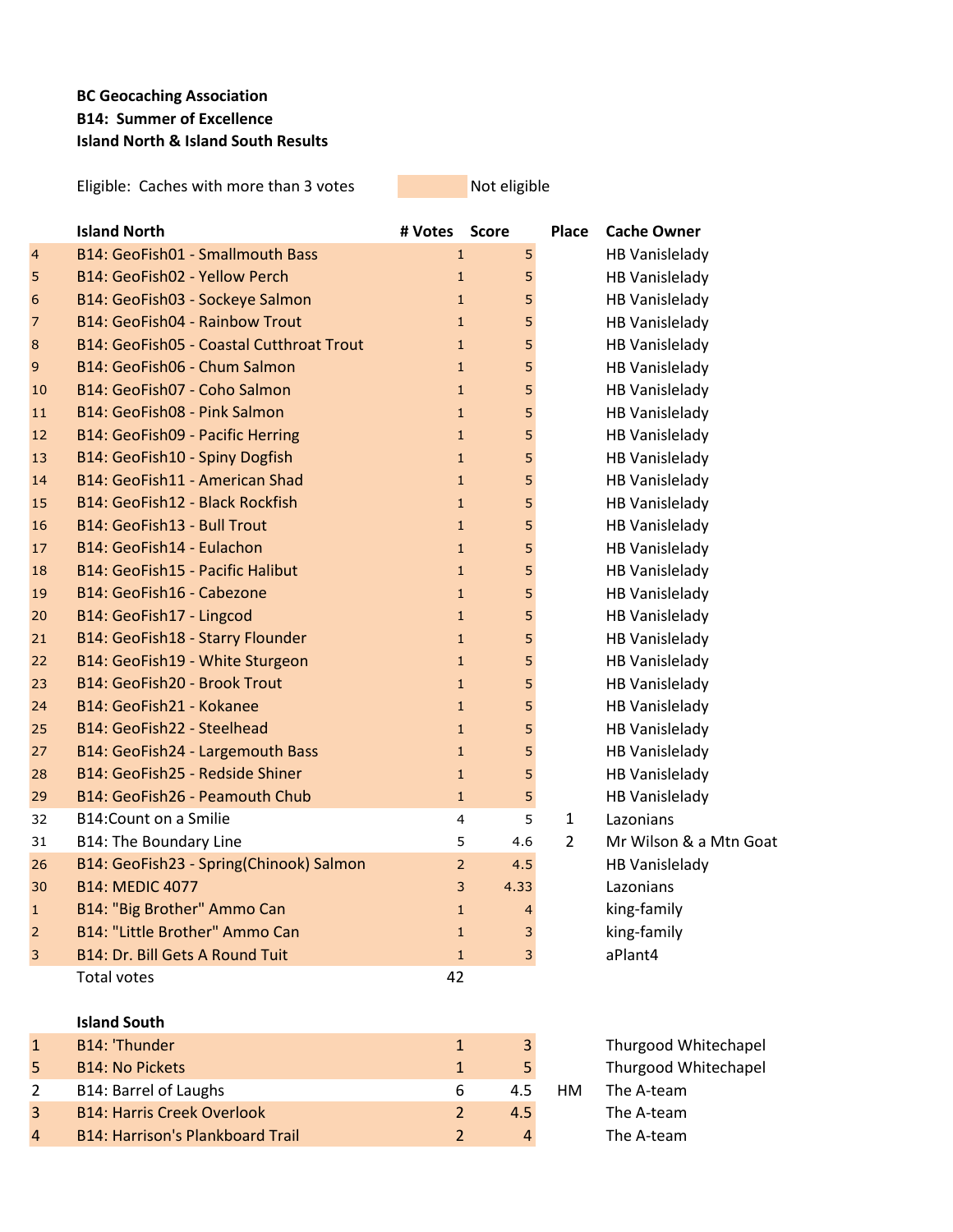| 8 | <b>B14: Support our trail</b>        | $\overline{2}$ | 4    |     | Thurgood Whitechapel |
|---|--------------------------------------|----------------|------|-----|----------------------|
| 7 | <b>B14: Rotary Marine Park</b>       | 4              | 3.75 | HM. | Thurgood Whitechapel |
| 6 | B14: Right About the Bluff           | 0              |      |     | $lig-47$             |
| 9 | B14: The Chin Beach Trail Lone Cedar | 0              |      |     | The A-team           |
|   | <b>Total Votes</b>                   | 18             |      |     |                      |
|   |                                      |                |      |     | 8 cachers            |
|   | <b>BC Geocaching Association</b>     |                |      |     |                      |
|   | <b>B14: Summer of Excellence</b>     |                |      |     |                      |

**Lower Mainland Results**

F

F

Eligible: Caches with more than 3 votes Not eligible

|                                                  | # Votes        | Score | <b>Place</b>   | <b>Cache Owner</b> |
|--------------------------------------------------|----------------|-------|----------------|--------------------|
| 2 B14: A Golden Goal                             | $\mathbf{1}$   | 5.00  |                | Scruffster         |
| 39 B14: Wicked!                                  | 11             | 5.00  | $\mathbf{1}$   | Scruffster         |
| 5 B14: Another Puzzle? Oh hELL!                  | $\overline{7}$ | 4.86  | $\overline{2}$ | Highlander 71      |
| 29 B14: Set the World in Motion                  | 3              | 4.67  |                | Scruffster         |
| 31 B14: Soma Cube Puzzle Cache                   | 8              | 4.63  | 3              | Dr Luxardo         |
| 14 B14: Just Another Cheep Cache                 | 6              | 4.50  | HM             | Rocky Banks        |
| 36 B14: The Zombie Diary: Infected Zone          | 6              | 4.33  | HM             | Grafinator         |
| 1 B14: A Dog's Business                          | 10             | 4.30  | HM             | Ms Chief GPSy      |
| 30 B14: Siwash Rock View                         | $\overline{7}$ | 4.29  |                | Scruffster         |
| 40 B14: Yeah, That's the Ticket!                 | 4              | 4.25  |                | Highlander 71      |
| 7 B14: British Columbia: The Limitless Outer Lim | 5              | 4.00  |                | Keats 94           |
| 9 B14: Coal Harbour Cache                        | 6              | 4.00  |                | Scruffster         |
| 26 B14: Sea to Sky 2 - Squamish Valley Viewpoint | 3              | 4.00  |                | Traycee            |
| 32 B14: The Cauldron                             | 9              | 3.89  |                | Adam Willson       |
| 37 B14: Think Outside The Blox!                  | 10             | 3.80  |                | Pearlwind          |
| 20 B14: Outatime                                 | 4              | 3.75  |                | Adam Willson       |
| 16 B14: Mechanical Monster Mayhem - A Mural      | 11             | 3.73  |                | Pearlwind          |
| 4 B14: All Signs Point to Yes!                   | $\overline{7}$ | 3.71  |                | Pearlwind          |
| 25 B14: Sea to Sky 1 - Olesen Falls Viewpoint    | 3              | 3.67  |                | Traycee            |
| 28 B14: Sea to Sky 4 - Look Back Viewpoint       | 3              | 3.67  |                | Traycee            |
| 38 B14: Uncle Buck                               | 3              | 3.67  |                | Highlander 71      |
| 33 B14: The Steam Clock                          | 5              | 3.60  |                | Adam Willson       |
| 13 B14: Emery Barnes Park Cache                  | 4              | 3.50  |                | Adam Willson       |
| 34 B14: The Troll Bridge - Story Cache           | 3              | 3.33  |                | Adam Willson       |
| 23 B14: Quack the Code                           | $\overline{7}$ | 3.29  |                | Pearlwind          |
| 35 B14: The Zombie Diary: Bunker 095             | 8              | 3.25  |                | Grafinator         |
| 10 B14: Coming and Going                         | 5              | 3.20  |                | Adam Willson       |
| 22 B14: Planet Series: Mercury                   | 5              | 3.20  |                | Adam Willson       |
| 12 B14: Dr. Bill's Cure 4 The Blues              | $\overline{4}$ | 3.00  |                | aPlant4            |
| 24 B14: Reviewer Tribute Cache                   | 5              | 2.80  |                | Adam Willson       |
| 3 B14: A Stone's Throw Away                      | 4              | 2.75  |                | Highlander71       |
| 6 B14: Austin Heights Cache II                   | 4              | 2.75  |                | Adam Willson       |
| 18 B14: Needle in a Haystack II                  | 4              | 2.75  |                | Adam Willson       |
| 41 B14: You Should See My 5/5 Cache!             | 3              | 2.67  |                | Highlander71       |